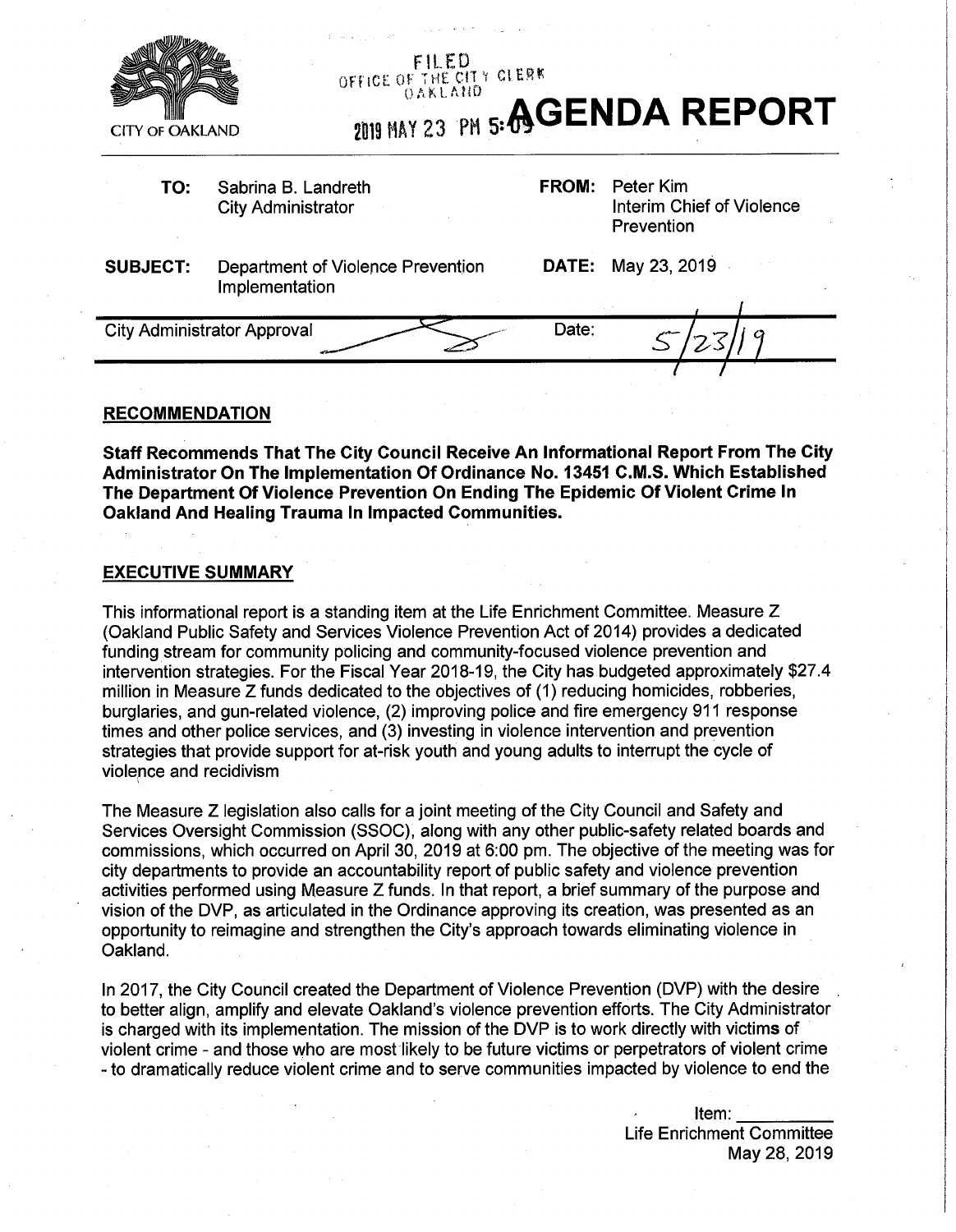cycle of trauma. The DVP shall pursue a public health approach to violence prevention and will focus on the successful implementation of community-led violence prevention and intervention strategies to realize sustained safety and stability of the communities most-impacted by violence.<sup>1</sup>

The work to dramatically reduce violent crime and to serve communities impacted by violence to end the cycle of trauma is complex.

The City has engaged the Urban Strategies Council to coordinate and facilitate a robust and inclusive citywide community stakeholder engagement and convening process, including a community-based Participatory Research component, that will culminate in a community leadership summit. USC has provided a status update (*Attachment A)* since the last Life Enrichment Committee on May 14, 2019.

Oakland Unite is currently in the process of preparing the report to City Council to seek authority to award agreements to non-profit service providers that will perform violence prevention strategies under the two-year spending plan that will begin July 1, 2019.

The City Administrator's Office continues to work with The Hawkins Company on the final phases of the recruitment process for the permanent Chief of Violence Prevention.

| <b>Objective</b>                                                                                                          | <b>Task</b>                                                     | Lead                                                                      | <b>Target</b><br><b>Completion</b><br><b>Date</b> | <b>Actual</b><br>Completion<br><b>Date</b>                                              |  |
|---------------------------------------------------------------------------------------------------------------------------|-----------------------------------------------------------------|---------------------------------------------------------------------------|---------------------------------------------------|-----------------------------------------------------------------------------------------|--|
| A. Engage community stakeholders through a robust and inclusive citywide<br>participatory research and convening process. |                                                                 |                                                                           |                                                   |                                                                                         |  |
|                                                                                                                           | <b>Participatory Research</b><br>component.                     | Urban<br><b>Strategies</b><br>Council /<br>Steering<br>Committee<br>(USC) |                                                   | November 10,<br>2018<br>(Research<br>Briefing including<br>approx. 85<br>participants.) |  |
|                                                                                                                           | <b>Quantitative Research</b><br><b>Preliminary Report</b>       | <b>USC</b>                                                                | January 31,<br>2019                               | <b>New Target Date</b><br>$-May 2019$                                                   |  |
|                                                                                                                           | <b>Qualitative Research</b><br><b>Preliminary Report</b>        | <b>USC</b>                                                                | February 28,<br>2019                              | New Target Date<br>$-$ May 2019                                                         |  |
|                                                                                                                           | <b>Community Summit</b>                                         | <b>USC</b>                                                                | May 18, 2019                                      | <b>New Target Date</b><br>$-$ June 8, 2019                                              |  |
|                                                                                                                           | Final Report -<br>Quantitative/Qualitative<br>and Participatory | <b>USC</b>                                                                | June 30, 2019                                     | New Target Date<br>$-$ July 2019                                                        |  |

A timeline of the various DVP activities is as follows:

<sup>1</sup> This mission statement is taken directly from City Council Ordinance No. 13451 C.M.S. establishing the Department of Violence Prevention.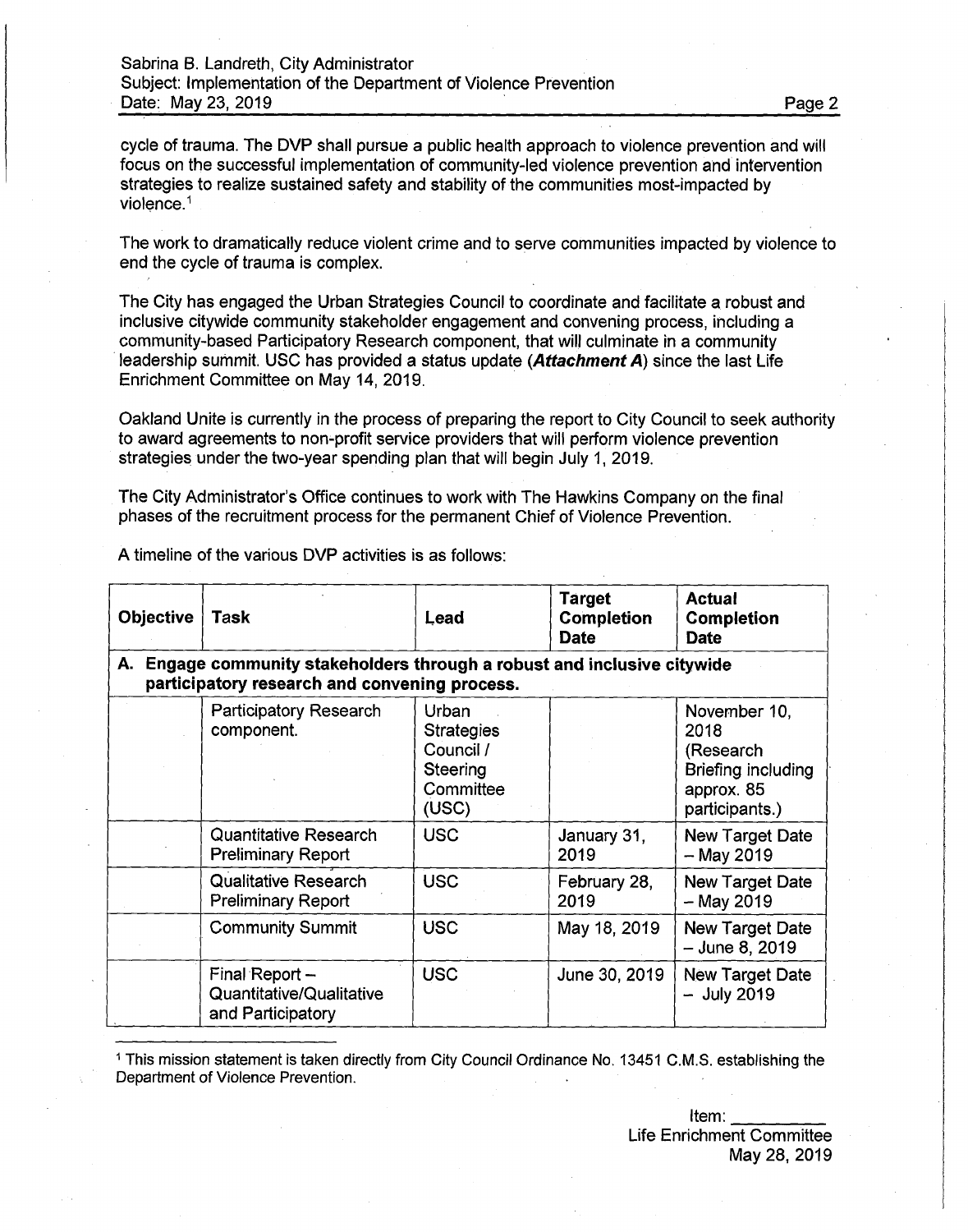## Sabrina B. Landreth, City Administrator Subject: Implementation of the Department of Violence Prevention Date: May 23, 2019 **Date:** May 23, 2019

|                                                                                                                                                                                                | <b>Research Findings</b>                                                                        |                                                   |                     |                                   |
|------------------------------------------------------------------------------------------------------------------------------------------------------------------------------------------------|-------------------------------------------------------------------------------------------------|---------------------------------------------------|---------------------|-----------------------------------|
| B. Invest in violence intervention and prevention strategies that provide support to at-<br>risk youth and young adults to interrupt the cycle of violence and recidivism. (from<br>Measure Z) |                                                                                                 |                                                   |                     |                                   |
|                                                                                                                                                                                                | <b>Conduct extensive</b><br>listening campaign.                                                 | Oakland Unite<br>(OU)                             | Aug 31, 2018        | Aug 24, 2018                      |
|                                                                                                                                                                                                | Complete and present<br>new Two-Year Spending<br>Plan on violence<br>prevention strategies      | OU                                                | Dec 11, 2018        | Dec 11, 2018                      |
|                                                                                                                                                                                                | Release RFP and provide<br>technical assistance to<br>potential service<br>providers.           | OU                                                | Jan 18, 2019        | Jan 18, 2019                      |
|                                                                                                                                                                                                | Council approval of<br>contract awards to<br>service providers.                                 | OU                                                | June 4, 2019        |                                   |
|                                                                                                                                                                                                | Service providers begin<br>work on two-year<br>spending plan violence<br>prevention strategies. | OU                                                | July 1, 2019        |                                   |
|                                                                                                                                                                                                | C. Hire of Permanent Chief of Violence Prevention                                               |                                                   |                     |                                   |
|                                                                                                                                                                                                | Conduct stakeholder<br>engagement regarding<br>desired qualities and<br>characteristics.        | <b>Hawkins</b><br>Company / City<br>Administrator | Nov / Dec<br>2018   | Nov / Dec 2018                    |
|                                                                                                                                                                                                | Release job profile /<br>announcement.                                                          | <b>Hawkins</b><br>Company / City<br>Administrator | January 14,<br>2019 | January 14, 2019                  |
|                                                                                                                                                                                                | Evaluate / interview<br>applicants.                                                             | <b>Hawkins</b><br>Company / City<br>Administrator | April 19, 2019      | May 3, 2019                       |
|                                                                                                                                                                                                | Extend offer to final<br>applicant.                                                             | <b>Hawkins</b><br>Company / City<br>Administrator | May 3, 2019         | New Target Date<br>- May 17, 2019 |

## **BACKGROUND / LEGISLATIVE HISTORY**

The City Council adopted Ordinance No. 13451 C.M.S. on July 24, 2017 that amended Chapter 2.29 of the Oakland Municipal Code entitled "City Agencies, Departments and Offices" to create the Department of Violence Prevention focusing on ending the epidemic of violent crime in Oakland and healing trauma in impacted communities. Also, as part of the FY 2017-19 Adopted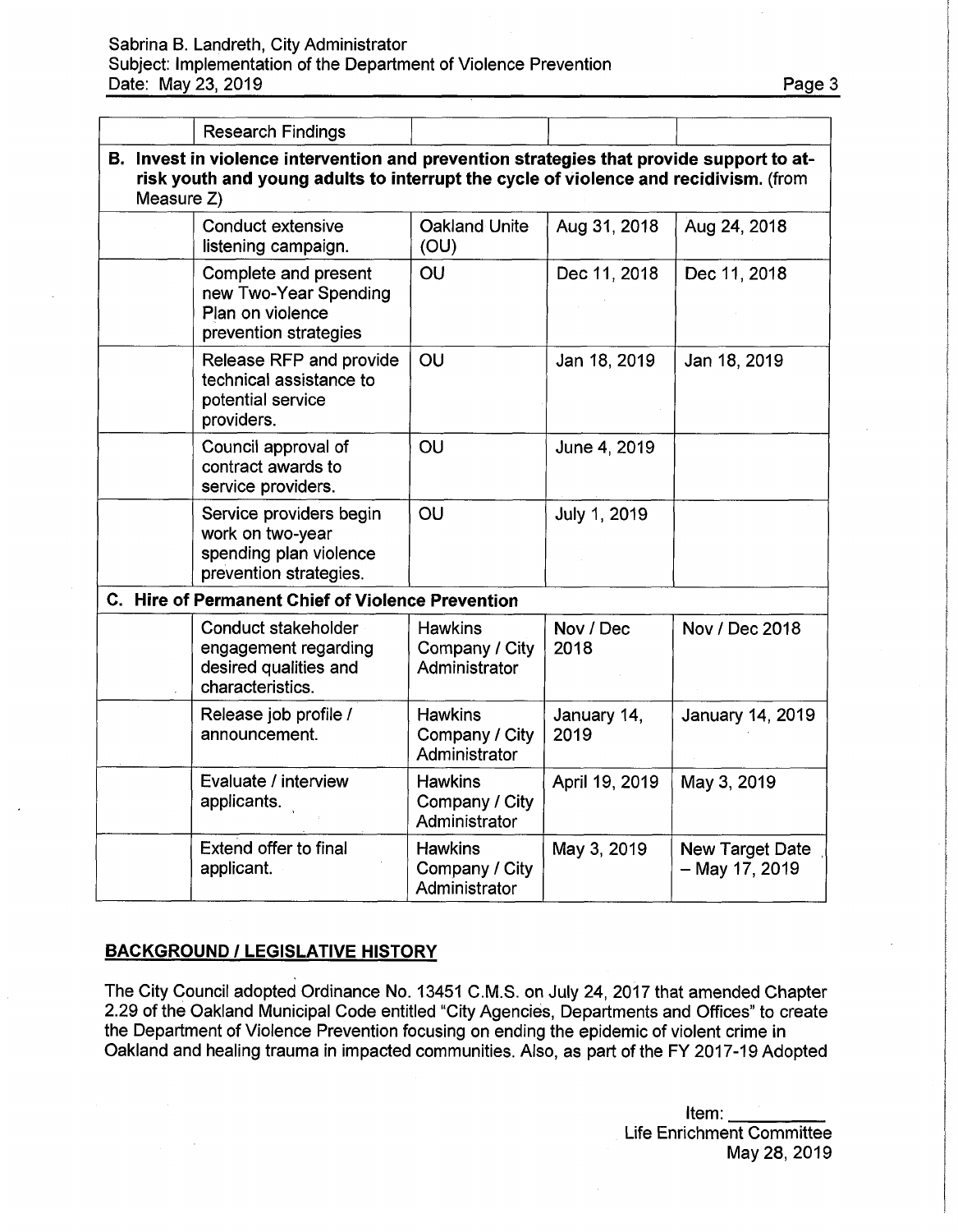Budget, the City Council established 3.0 FTE for the new department, including a Chief of Violence Prevention, Deputy Chief of Violence Prevention and Administrative Analyst II.

At the Life Enrichment Committee on February 13, 2018, staff prepared an informational report, as scheduled by the Rules Committee on January 25, 2018, that briefly outlined the on-going violence prevention work and next steps in the recruitment and hiring of a permanent Chief of Violence Prevention. In the meantime, the City Administrator appointed an Interim Chief of Violence Prevention.

On May 15, 2018, the City Council approved Resolution No. 87192 C.M.S. authorizing the City Administrator to enter into a contract with Urban Strategies Council, a community building nonprofit organization based in Oakland, CA, to coordinate and facilitate a robust and inclusive community stakeholder engagement process, including a community-based Participatory Research component, that will culminate in a community leadership summit that will inform the planning and implementation of DVP strategic planning and operations. The contract was executed on June 11, 2018.

At the Rules Committee on June 28, 2018, at the request of Councilmember McElhaney, staff was directed to prepare an informational report on the implementation of the department for the Life Enrichment Committee meeting of July 17, 2018. This informational report was continued to the meeting of September 11, 2018 and September 25, 2018.

On September 13, 2018, the Rules Committee approved a standing item directing staff to provide a regular update on the implementation of the Department of Violence Prevention at the Life Enrichment Committee.

#### **ANALYSIS/POLICY ALTERNATIVES**

In 2017, the City Council created the Department of Violence Prevention (DVP) with the desire to better align, amplify and elevate Oakland's violence prevention efforts. The City Administrator is charged with its implementation. The mission of the DVP is to work directly with victims of violent crime - and those who are most likely to be future victims or perpetrators of violent crime - to dramatically reduce violent crime and to serve communities impacted by violence to end the cycle of trauma. The DVP shall pursue a public health approach to violence prevention and will focus on the successful implementation of community-led violence prevention and intervention strategies to realize sustained safety and stability of the communities most-impacted by violence.<sup>2</sup>

As referenced in City Council Ordinance No. 13451 C.M.S., Measure Z (Oakland Public Safety and Services Violence Prevention Act of 2014) provides a dedicated funding stream for community policing and community-focused violence prevention and intervention strategies. For the Fiscal Year 2018-19, the City has budgeted approximately \$27.4 million in Measure Z funds dedicated to the objectives of (1) reducing homicides, robberies, burglaries, and gun-related violence, (2) improving police and fire emergency 911 response times and other police services,

<sup>&</sup>lt;sup>2</sup> This mission statement is taken directly from City Council Ordinance No. 13451 C.M.S. establishing the Department of Violence Prevention.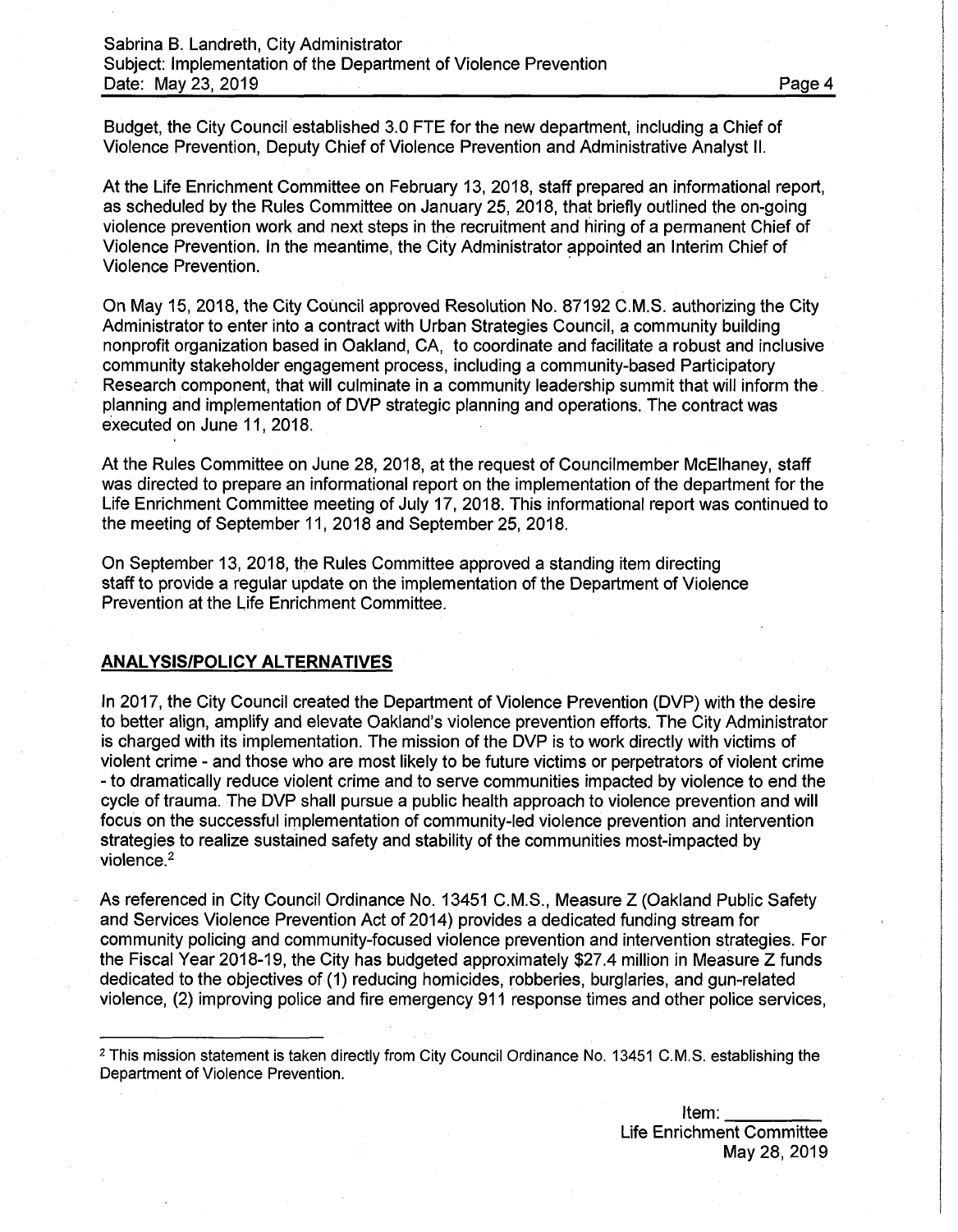and (3) investing in violence intervention and prevention strategies that provide support for atrisk youth and young adults to interrupt the cycle of violence and recidivism.

Of the \$27.4 million in Measure Z funds, about 40% (\$9.8 million) is dedicated to provide a public health approach to reducing violence by specifically investing in violence intervention and prevention strategies that provide support for at-risk youth and young adults to interrupt the cycle of violence and recidivism. Within the city organization, Oakland Unite manages this work and uses collaborative strategies that focus on youth and young adults at highest risk of engaging in or becoming victims of violence such as: (a) street outreach and violence interruption; (b) crisis response, including hospital-based intervention to survivors of violence, and support services to families of homicide victims; (c) life coaching, advocacy and intensive case management; (d) employment and education support; and (e) advocacy and support services for commercially sexually exploited children (CSEC) and for domestic/family violence victims. Oakland Unite administers these violence intervention funds through grant agreements with 26 nonprofit and public agencies and by providing direct services within the City to individuals at highest risk for violence.

On December 11,2018, the City Council approved a two-year spending plan for the City's Oakland Unite violence prevention strategies categorized into four (4) strategic investment areas as follows with shifts from the last spending plan based on feedback from extensive community listening sessions:

- Gun Violence Response, including gun violence response and coordination, violence interruption, adult life coaching, and adult employment and education.
- Gender-Based Violence Response, including commercial sexual exploitation response and family violence response.
- Youth Diversion and Reentry, including youth diversion, youth life coaching and reentry coordination, and youth education and employment.
- Community Healing, including community outreach and engagement, grassroots minigrants for healing centered activities, and trauma informed training for the provider network.

The Request for Proposals (RFP) for the spending plan was released on January 18, 2019 for implementation to begin on July 1, 2019.

The work to dramatically reduce violent crime and to serve communities impacted by violence to end the cycle of trauma is complex. The violence prevention strategies in place must be diligently monitored, evaluated and adjusted, and will require continued discipline if positive results are to be realized.

Early in 2018, the independent evaluator, Mathematica Policy Research, released a Strategy evaluation that produced findings that showed adults who participated in Oakland Unite-funded programs had fewer short-term arrests for violent offenses. While there is much more work to do, the evaluation indicates that the city's investment is moving the needle in the right direction. Mathematica Policy Research also prepared a separate Agency Report that contained a profile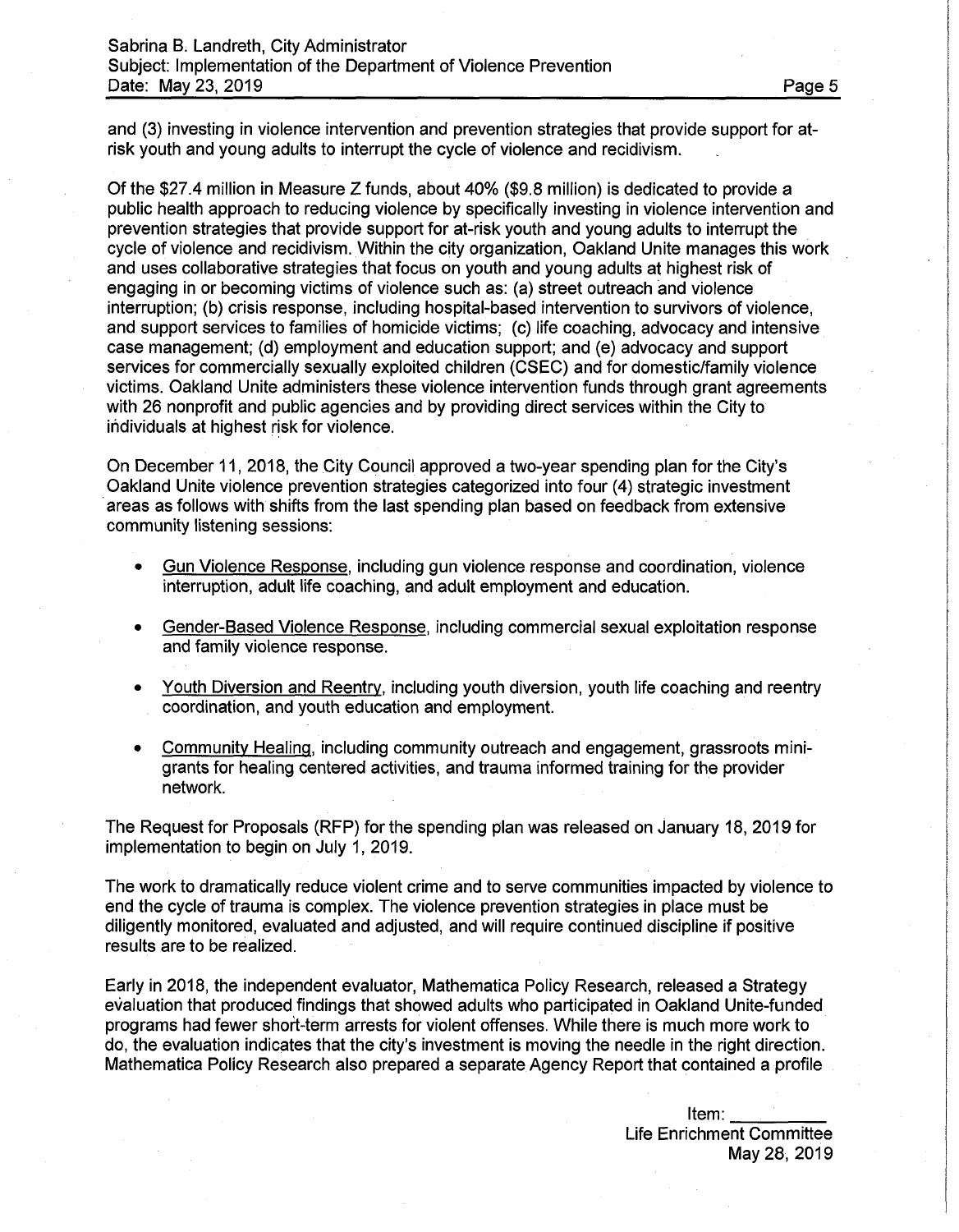of services for each OU grantee program. Each 2-page profile contained a brief program description, participant characteristics, service delivery statistics, and program successes and challenges as reported by the grantee profiled. This information, including the complete Agency Report, prepared by Mathematica Policy Research, was presented to the Safety and Services Oversight Commission (SSOC) on April 23, 2018, to the Public Safety Committee on May 8, 2018, and to the City Council on May 15, 2018.

In addition, the City has engaged the Urban Strategies Council to coordinate and facilitate a robust and inclusive citywide community stakeholder engagement and convening process, including a community-based Participatory Research component, that will culminate in a community leadership summit. The themes and recommendations that come out of the Participatory Research process and community leadership summit will further inform the planning and implementation of DVP strategic planning and operations.

At the Life Enrichment Committee meeting on January 15, 2019, the USC Executive Director presented the highlights from the quantitative and qualitative data analyses completed thus far and initial findings. A completed report on the quantitative data and findings is now expected in April, as is a completed report on the qualitative data and findings.

The Steering Committee for the USC work met on January 16 and discussed the vision and goals for the community leadership summit. Ideas that emerged from that meeting and remain at the forefront of Summit planning include:

- a healing space for survivors, impacted individuals and family members to come together to process and share their experiences of trauma, loss and pain among allies and loved ones; to build fellowship and community with intentional healing activities;
- a venue for community most impacted by violence and trauma to voice their concerns, describe their experiences and pose questions to a defined audience (i.e., law enforcement, system leaders, or the incoming Chief of Violence Prevention; like the barbershop forums;
- a conference or summit that focuses on dialogue and workshops geared towards mining the community and stakeholders of ideas and concerns to produce concrete recommendations for the DVP;
- a kick-off event to signal the beginning of a movement and begin building a base of supporters and members, with goal of amassing collective power towards a goal;
- simply a celebration of love, resiliency and community.

The consistent theme across all the ideas is that the community leadership summit must include those individuals and communities most impacted by violence and trauma and be an intentionally-designed safe space for these individuals. The Steering Committee determined a date of June 8, 2019 for the leadership summit which will take place at the Oakland Museum and will focus upon four topic areas: Gun Violence, Domestic Violence, Sexual Violence/CSEC and Family/Victim Supports. A professional event planner, Deanna Roberts has been selected to support the planning and implementation. The Steering Committee continues to meet weekly to plan the structure, activities and implementation of the Summit.

Lastly, in parallel with the work of Oakland Unite and the Urban Strategies Council, the City continues with the search of a new Chief of Violence Prevention. In November and December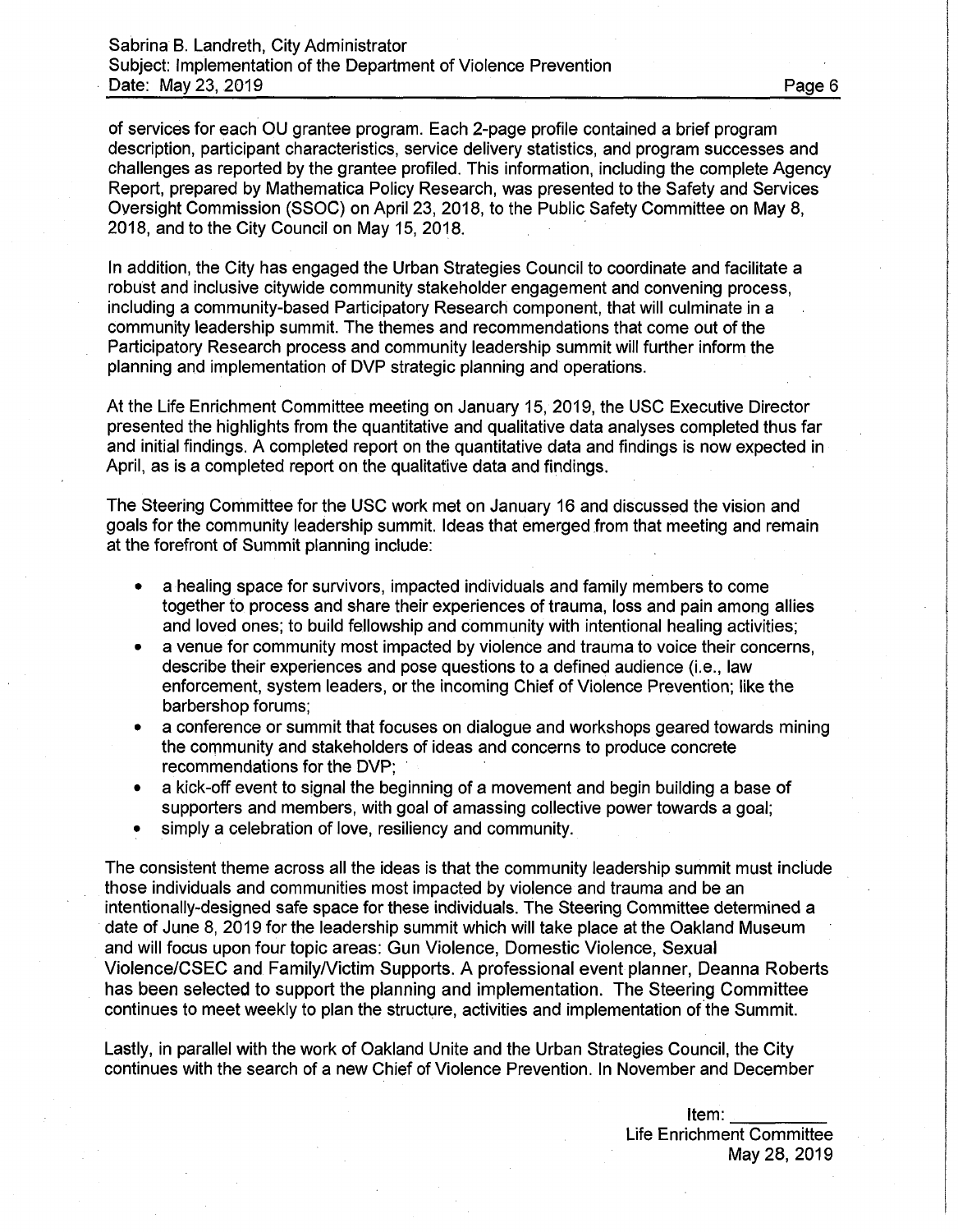Sabrina B. Landreth, City Administrator Subject: Implementation of the Department of Violence Prevention Date: May 23, 2019 **Date: May 23, 2019** 

2018, The Hawkins Company, an executive search firm, conducted multiple stakeholder engagement meetings and based on the information gathered has drafted a job profile that was released on January 14, 2019 with first consideration given to applications received by February 22. Panel interviews with candidates were conducted on May 3, 2018. The City Administrator's Office is currently working with The Hawkins Company in the final phase of the process and expecting that while an incumbent may not be in place by the June 8 summit date the selected candidate would still be able to attend the event.

## **FISCAL IMPACT**

This is an informational report that has no direct fiscal impact.

As prescribed in Measure Z (Fund 2252)  $-$  Violence Prevention and Public Safety Act of 2014, the \$27.4 million in FY 2018-19 is budgeted in the following categories:

Table 1. Measure Z Funding Allocations by Category

| Category                                                       | <b>Amount</b>  |
|----------------------------------------------------------------|----------------|
| <b>Audit and Evaluation</b>                                    | \$0.8 million  |
| <b>Oakland Fire Department</b>                                 | \$2.0 million  |
| <b>Oakland Police Department</b>                               | \$14.8 million |
| Oakland Unite / Violence<br><b>Intervention and Prevention</b> | \$9.8 million  |

The Department of Violence Prevention was established with a budget for 3.0 FTE sourced from the General Purpose Fund (Fund 1010) and Measure Z (Fund 2252). The Chief of Violence Prevention is funded from Fund 1010. Both the Deputy Chief and Analyst positions are 0.50 FTE funded from Fund 1010 and 0.50 FTE funded from Fund 2252.

The Urban Strategies Council contract (\$300,000) is funded from salary savings in Fund 1010 from both FY 2017-18 and current year FY 2018-19 and has a remaining balance of \$65,590 as of March 29, 2019.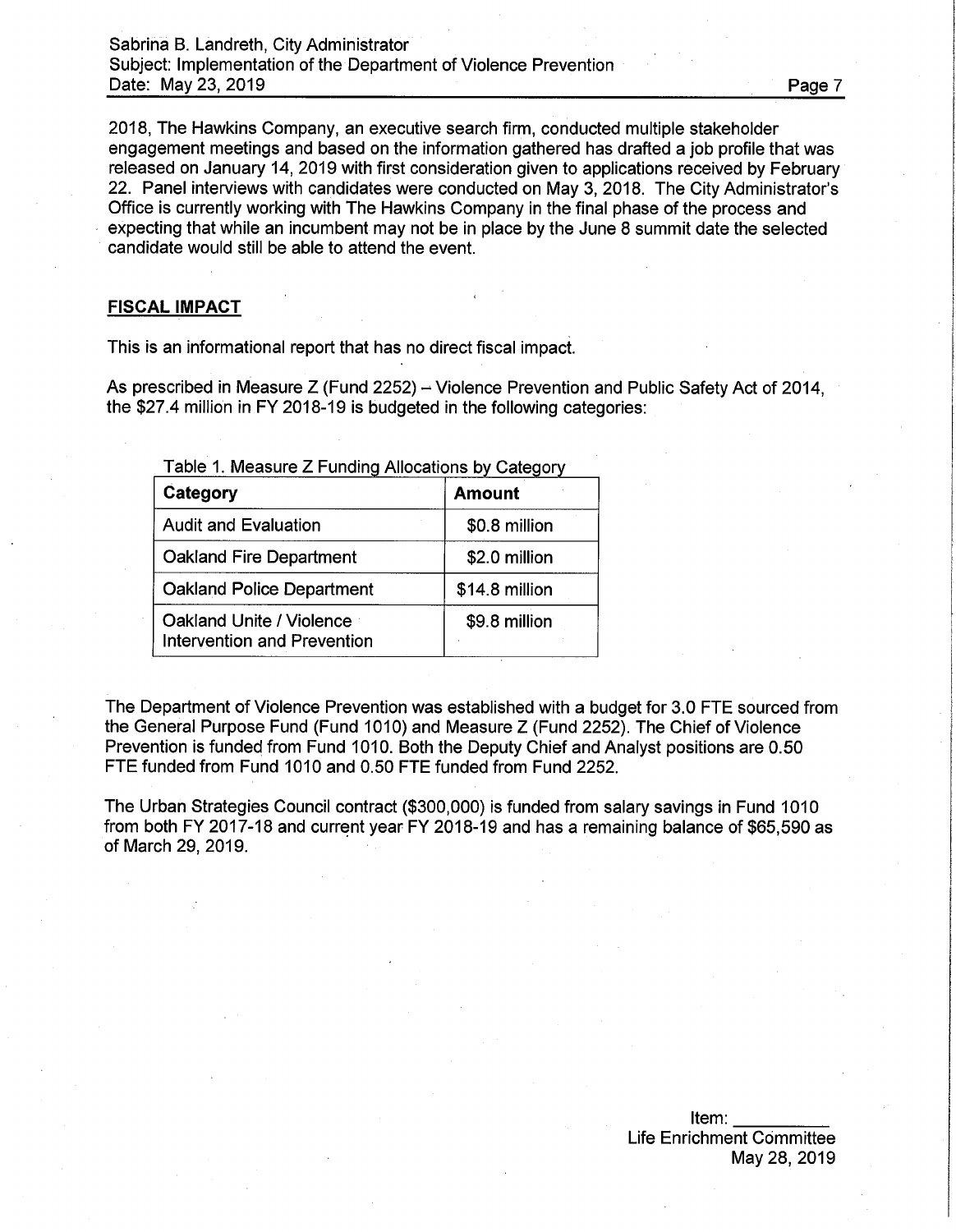As of March 29, 2019, the budget and expenses within the department are summarized below:

| FY 2018-19                          | <b>Budget</b> | <b>Actual</b><br><b>Expenses</b> | <b>Percent Spent</b> |
|-------------------------------------|---------------|----------------------------------|----------------------|
| Fund 1010 - General Purpose         |               |                                  |                      |
| Personnel                           | \$263,463     | \$200,065                        | 76%                  |
| <b>Operations &amp; Maintenance</b> | \$198,380     | \$151,109                        | 76%                  |
| Fund 2252 – Measure $Z^3$           |               |                                  |                      |
| Personnel                           | \$261,209     | \$0                              | 0%                   |

Table 2. DVP FY 2018-19 Budget and Expenses as of March 29, 2019.

#### **PUBLIC OUTREACH / INTEREST**

This informational report is posted in accordance with the standard City Council agenda noticing procedures.

#### **COORDINATION**

This informational report is prepared by the Interim Chief of Violence Prevention, in coordination with the City Administrator's Office.

#### **SUSTAINABLE OPPORTUNITIES**

*Economic:* There are no direct economic opportunities associated with this report.

*Environmental:* There are no direct environmental opportunities associated with this report.

*Social Equity:* The outcome goal of City's work around violence prevention is to dramatically reduce, if not eliminate, violent crime that disproportionately impacts our communities of color, especially African-Americans, and interrupt the cycle of violence, trauma and recidivism.

#### **ACTION REQUESTED OF THE CITY COUNCIL**

Staff Recommends That The City Council Receive An Informational Report From The City Administrator On The Implementation Of Ordinance No. 13451 C.M.S. Which Established The Department Of Violence Prevention On Ending The Epidemic Of Violent Crime In Oakland And Healing Trauma In Impacted Communities.

 $3$  Fund 2252 - Measure Z budget in DVP is sourced from the "Audit and Evaluation" category as shown in Table 1.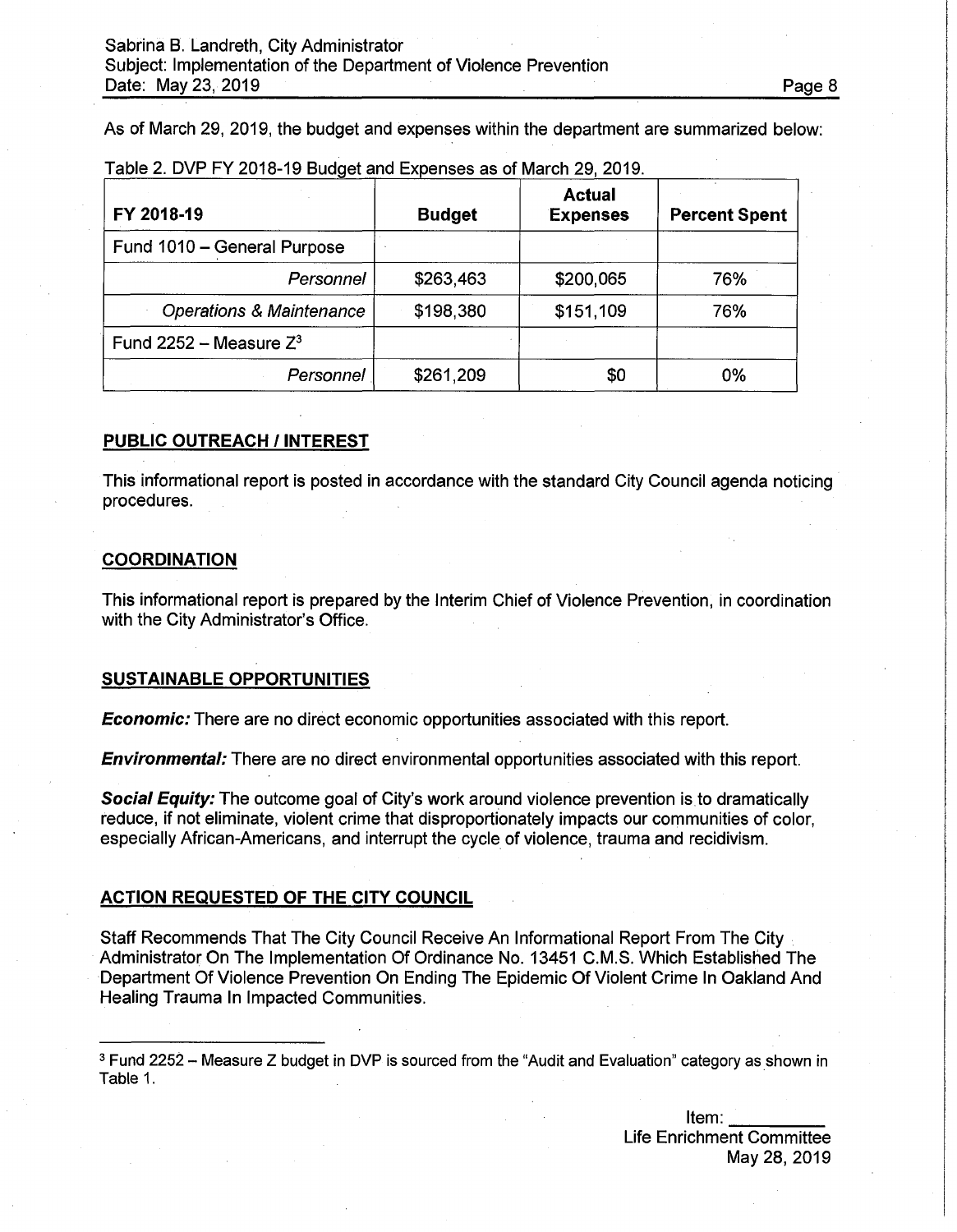For questions regarding this report, please contact Peter Kim, Interim Chief of Violence Prevention at (510) 238-2374.

Respectfully submitted,

Peter **Kim** 

Interim' Chief of Violence Prevention

Reviewed by: Stephanie Hom Deputy City Administrator

Attachments (1):

A. Urban Strategies Council Memorandum Dated May 22, 2019 Regarding Project Update -Department of Violence Prevention Community Research and Leadership Summit Planning **Contract**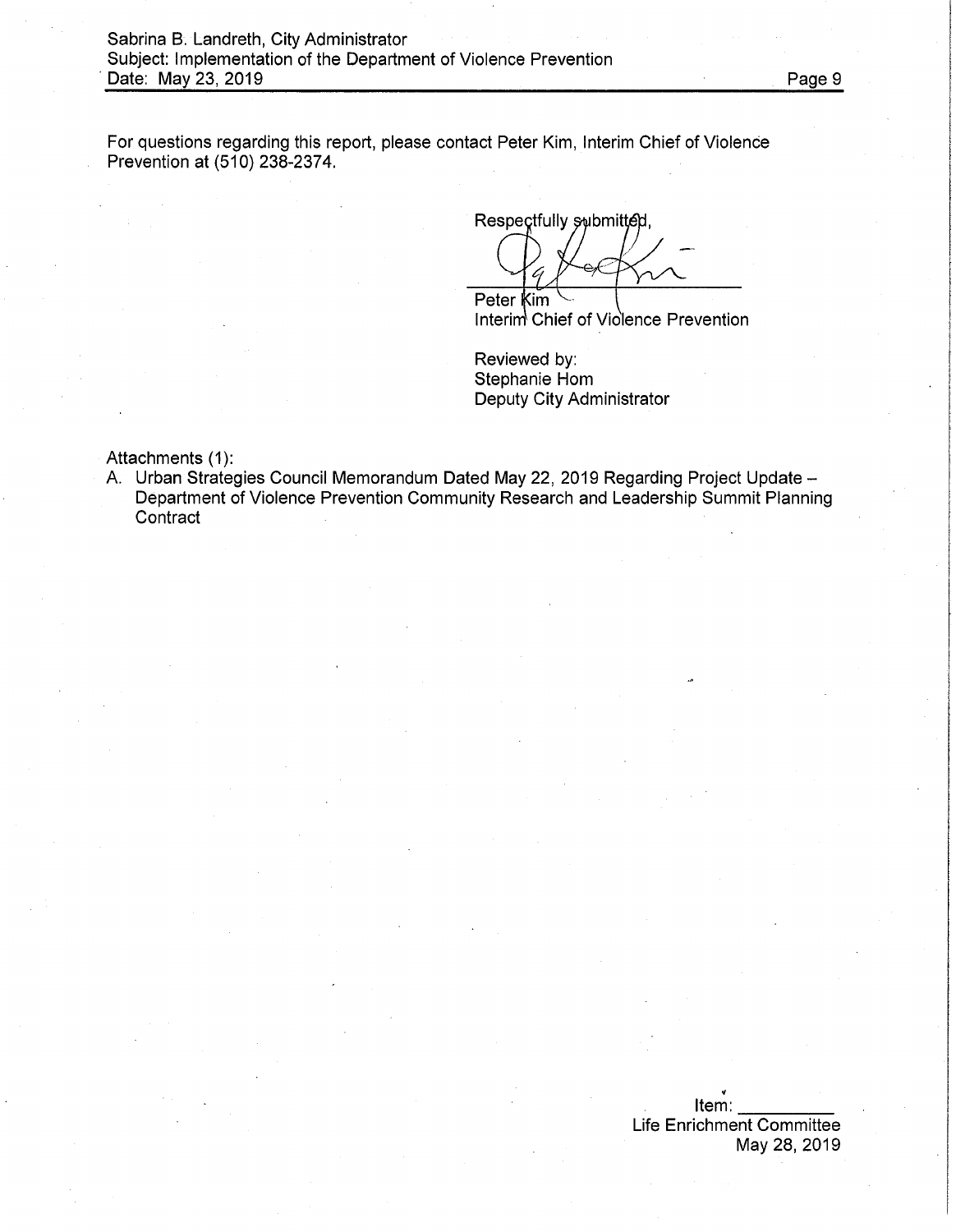

# MEMORANDUM

- Stephanie Hom, Deputy City Administrator, City of Oakland To:
- David Harris, President and CEO, Urban Strategies Council From:

May 22, 2019 Date:

Project Update - Department of Violence Prevention Community Research and Leadership Summit Planning Contract Re:

# **SAFE OAKLAND SUMMIT UPDATE**

- Safe Oakland Summit to be held on Saturday June  $8<sup>th</sup>$  9 am 4 pm.
- *New Summit Location* Oakland Marriott Downtown (10th & Broadway)
- Registration Goal 300 attendees
- Summit Program Highlights Opening/DVP Framing, Review of Research Findings, Discussion Groups (2), Intro to DVP Chief
- Summit Discussion Tracks Gun Violence, Domestic Violence, Child Sexual Commercial Exploitation, Family Support
- Summit Support Services Resource Fair, Translation, Children's Activities, Healing Supports
- Pre-Summit DVP Steering Committee Meeting Monday, June 3, 12 non 2 pm, Urban Strategies Council (1720 Broadway, 2<sup>nd</sup> Fl.)

# **BACKGROUND**

In June 2019, the City of Oakland contracted with the Urban Strategies Council (USC) to coordinate an innovative and robust citywide community research, engagement and convening process to provide the City of Oakland policy and practice guidance and recommendations for the planning and startup implementation of the newly established Department of Violence Prevention (DVP).

The contract identified five (5) primary outcomes: 1) assembling quantitative data, re: gun and domestic violence, and commercially and sexually exploited children (CSEC) in Oakland; 2) identifying best practices and innovative efforts in violence prevention in Oakland and other comparable cities; 3) implementing a communityfocused participatory action research process engaging Oakland residents most impacted by violence; 4) organizing a citywide community convening to provide program and policy recommendations for the DVP and new Chief; and, 5)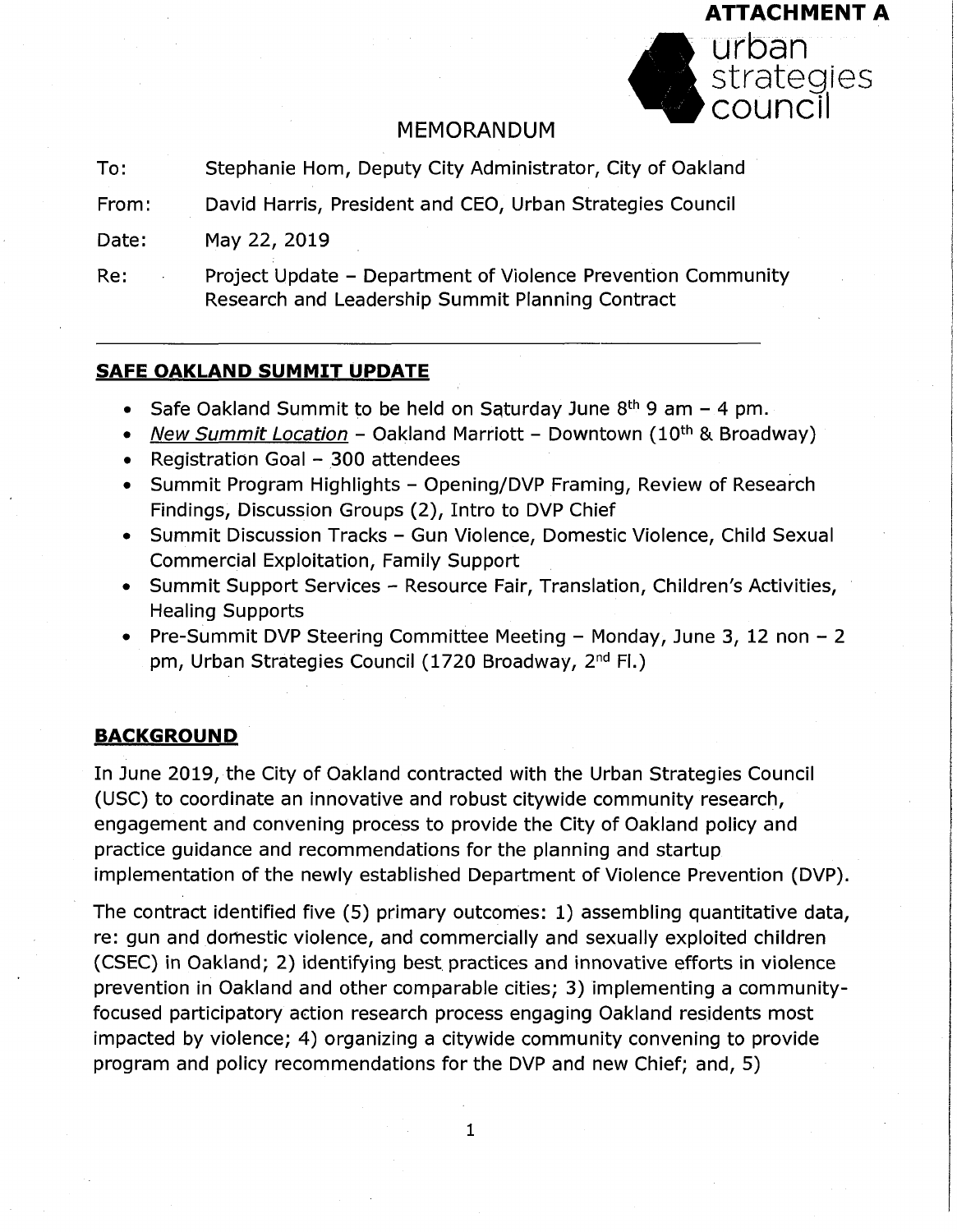facilitating and coordinating a DVP Project Steering Committee (consisting of representatives from the City, Brotherhood of Elders Network and DVP Community Coalition).

In summary, primary research activities (both quantitative and qualitative) have been completed. A project briefing was convened in November 2018 to update key project stakeholders on preliminary research findings. The DVP Project Steering Committee has met bi-weekly since September 2018 and recently set June 8th as the date for a community wide violence prevention summit.

The Steering Committee will continue to meet weekly, through June, to advise and assist Summit planning. A final contract report, including recommendations, will be presented to the City in June 2019. Interim reports, summarizing quantitative and qualitative research findings have been completed and will be reviewed by the DVP Project Steering Committee.

This update is divided into two sections: 1) a dashboard summarizing progress towards the contract outcomes, and 2) an activity review for each phase of the contract.

| <b>Contract Deliverable</b>    | <u>Off</u><br><u>Target</u> | <b>Close to</b><br><u>Target</u> | <b>Hitting</b><br><b>Target</b> | <b>Comments</b>           |
|--------------------------------|-----------------------------|----------------------------------|---------------------------------|---------------------------|
| Quantitative Research (Data    |                             |                                  | X                               | Research activities       |
| Review, Comparative Analysis)  |                             |                                  |                                 | completed.                |
| Qualitative Research           |                             |                                  | X                               | Research activities       |
| (Interviews/Focus Groups)      |                             |                                  |                                 | completed.                |
| Citywide Violence Prevention   |                             |                                  |                                 | New Summit date           |
| Summit                         |                             | X                                |                                 | proposed $(6/8/19)$ .     |
|                                |                             |                                  |                                 | (Note 1)                  |
| DVP Project Steering Committee |                             |                                  | X                               | <b>Steering Committee</b> |
| Support                        |                             |                                  |                                 | actively engaged.         |
| Quantitative Research Interim  |                             |                                  |                                 | Completed $-$ awaiting    |
| Report                         | X                           |                                  |                                 | <b>Steering Committee</b> |
|                                |                             |                                  |                                 | review.                   |
| Qualitative Research Interim   |                             |                                  |                                 | Completed $-$ awaiting    |
| Report                         |                             |                                  | $\mathbf{x}$                    | <b>Steering Committee</b> |
|                                |                             |                                  |                                 | review.                   |
| Final Project Report (with     |                             |                                  |                                 | To be completed 6/30.     |
| recommendations)               |                             | x                                |                                 | (Note 3)                  |

# **OUTCOMES DASHBOARD**

Note  $1$  - Original Summit date (2/19) pushed back to align with selection process for new DVP Chief. New date proposed  $-6/8/19$ . DVP Fellows will be deployed to recruit individuals interviewed for the research project and other community residents to attend Summit.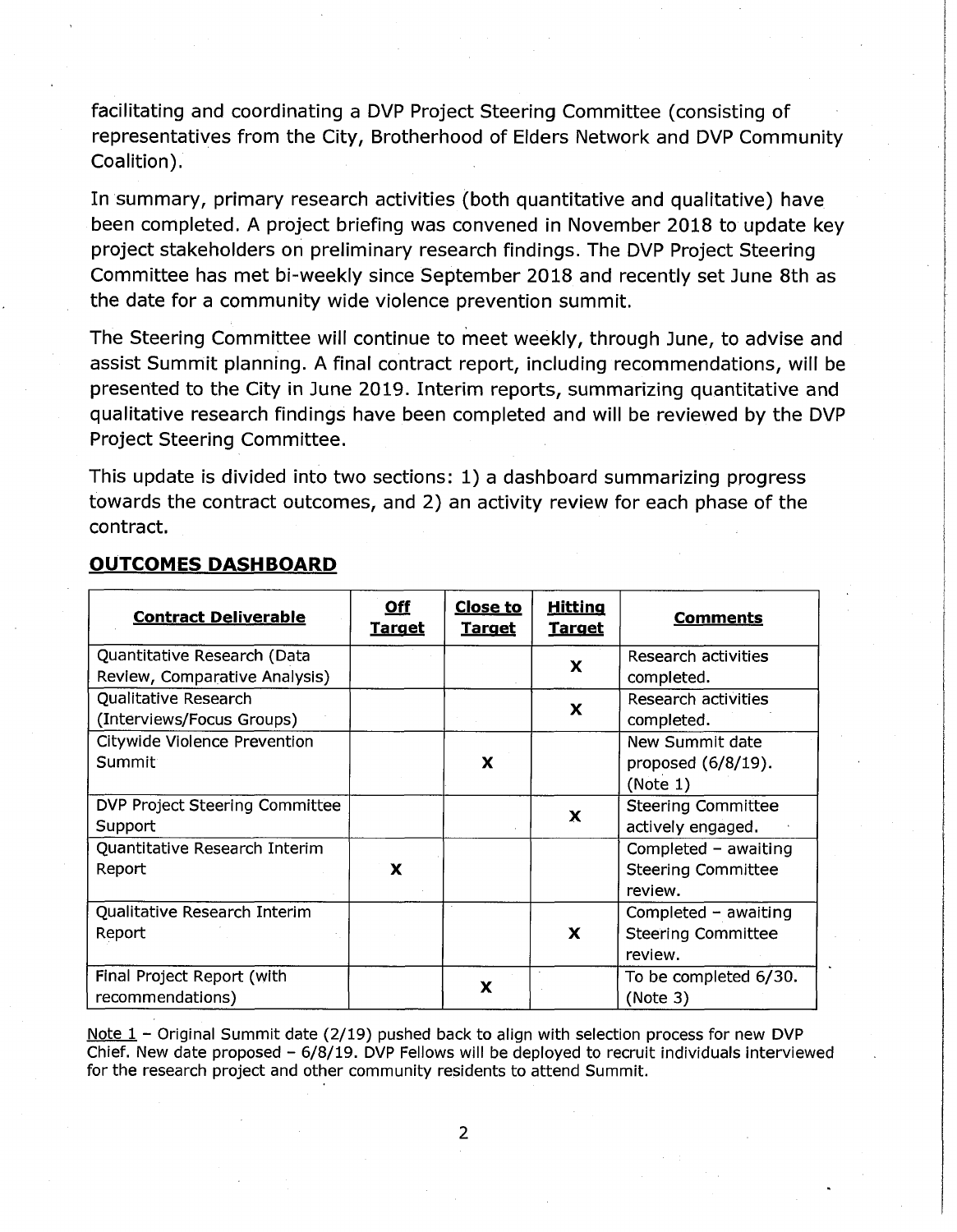Note 2 - City request for research update reports added to contract 1/19. Originally proposed to be completed late-January; completed - April. There have been challenges obtaining open source domestic violence and CSEC data at a city level. Note <sup>3</sup> - To be completed after the 6/19 Summit

# **ACTIVITY REVIEW (BY PROJECT PHASE)**

The contract tasks are organized into four phases of work/activity: 1) Pre-Summit Research; 2) Summit and Convenings; 3) Post-Summit Reporting; and, 4) Ongoing Activities. Following is an update of the contract activities by phase.

## Task Area 1 - Pre-Summit Research

- USC research staff has completed the literature review of violence prevention best practice policies and programs. A summary of the comparative analysis of select California and U.S. city efforts/investments in violence prevention has been presented to the DVP Project Steering Committee. The analysis of quantitative data for the City of Oakland and non-City jurisdictional districts is near completion. (Domestic violence and CSEC data is incomplete due to limited sources at the City level.)
- USC staff has completed an inventory of existing research reports on violence and community safety in Oakland.
- A report on the quantitative research findings has been completed and will be presented to the City, pending Steering Committee review.
- USC staff has attended four OU listening sessions to collect insights and feedback on current programming efforts and has provided OU staff initial project research findings to inform development of the OU Spending Plan.
- USC project Research Fellows has completed approximately 500 interviews with Oakland resident directly impacted by, or living in communities most impacted by, violence. Fellows have met regularly to review progress, and are assisting with: survey distribution, focus group facilitation, interviews with key stakeholders, and project coordination/research tasks.
- 14 community-based organizations have been selected for project minigrants of \$750 - \$1500 to conduct focus groups of residents impacted by family/sexual/community violence. These organizations include: Adamika Village; Asian Prisoner Support Committee; Cata's Polished Act; Changing Criminal Behaviors; Community Christian Church; Center for Youth Opportunities; Global Communication Education and Arts; Men of Influence; No More Tears; Positive Communications Inc.; Resident Action Council; Saving Shorty; Youth Alive; and, Young Women's Freedom. All minigrantees have completed focus group outcomes.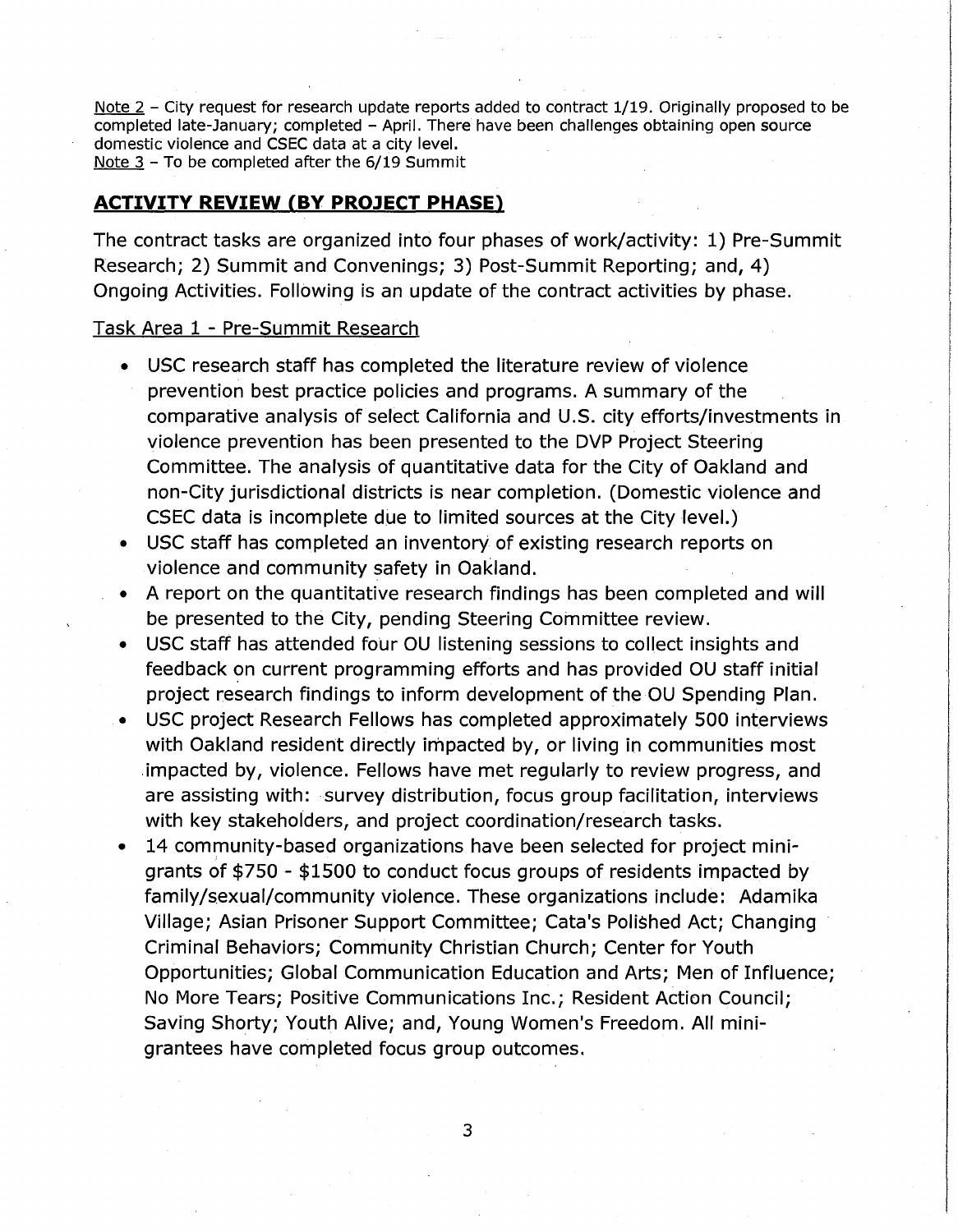- Three organizations have been selected for and completed mini-grants, conducting interviews and focus groups with special populations (domestic violence and CSEC victims/offenders). These organizations include: A Safe Place, Bay Area Women Against Rape, and MISSSEY.
- Two commissioned research papers are in production (G. Galvis Restorative Justice; T. Owens - Intersection of Community Violence and Housing Instability)
- A total of approximately 525 residents have attended/completed interviews, focus groups and resident surveys to inform the qualitative research component of the project. USC staff has transcribed approximately 95% of the interview/focus group recordings. All of the transcribed interviews have been analyzed by USC staff. A report on the qualitative research findings has been completed and will be presented to the City, pending Steering Committee review.

# Task Area 2 - Summit and Convenings

- A research briefing for the Steering Committee was held in early November. Approximately 85 people attended the briefing, including: Steering Committee representatives; USC Research Fellows; mini-grant recipients; and, OU contract stakeholders.
- The Steering Committee and DVP Research Fellows recommended the following Summit goals:
	- o Create a healing space for survivors, impacted individuals and family members to come together to process and share their experiences of trauma, loss and pain among allies and loved ones; build fellowship and community, with intentional healing activities
	- o Facilitate political action that is strategically structured to secure commitments from system leaders or elected officials or the incoming Chief of VP
	- o Similar to the barbershop forums, offer a venue and platform for community most impacted by an issue (in this instance, violence and trauma) to voice their concerns, describe their experiences and pose questions to a particular audience (i.e. law enforcement, system leaders, or the incoming Chief of VP)
	- o Convene a peace summit aimed at truce-making between active groups in Oakland at the center of the violence; invite the leaders, influential figures and "hitters" who are organic to and embedded in the street dynamics of the community, and their close family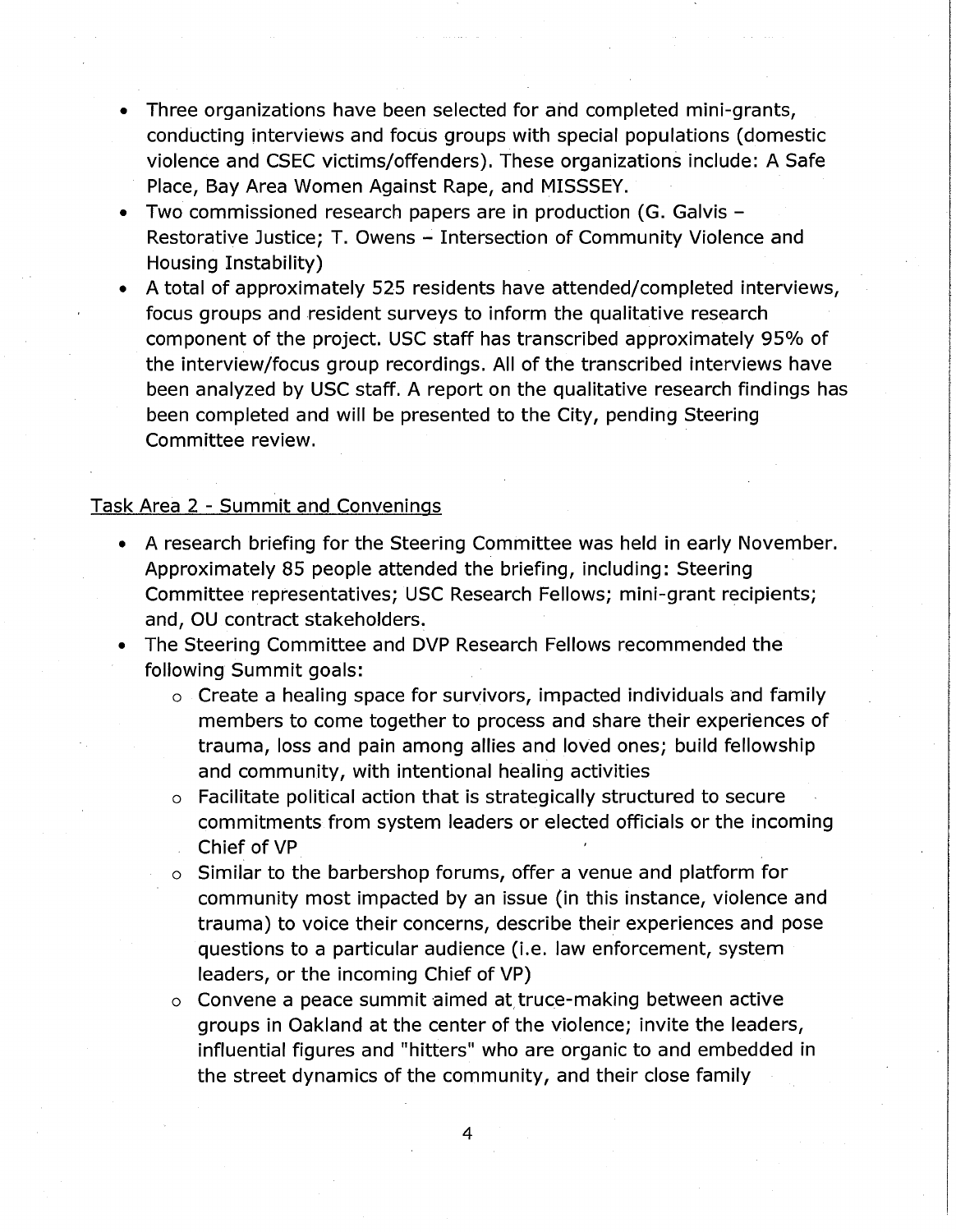members; hear directly from them their needs and ideas towards eliminating violence

- o A convening that focuses on dialogue and workshops geared towards mining the community and stakeholders of ideas and concerns to produce concrete recommendations for the DVP
- o A kick-off event to signal the beginning of a movement and begin building a base of supporters and members, with goal of amassing collective power towards a goal
- o Simply organize a celebration of love, resiliency and community
- The Steering Committee originally selected May 18, 2019 as the date for the citywide leadership summit. This date, however, conflicted with the Malcolm X Jazz Festival; therefore, the new date for the summit is June  $8<sup>th</sup>$ . The Safe Oakland Summit will be held at the Oakland Marriott (downtown). The contract has been signed for the museum. Summit program goals and activities are being planned by the Steering Committee.
- Facilitation training for DVP Fellows and DVP Coalition members was held on May 4<sup>th</sup>.
- The Steering Committee has approved the selection of Deanna Roberts to coordinate event planning. Her firm will be responsible for pre-conference registration, logistics coordination and vendor management. The Steering Committee is responsible for participant recruitment, program development, conference-day volunteer support, and coordinating support service for participants (childcare, translation, healing supports, and resource fair management). Childcare and translation has been secured. Once the registration begins, USC will identify if additional childcare and translation is needed.
- The Steering Committee has identified the 4 tracks for the summit:

Gun Violence

Domestic Violence

Commercial Sexual Exploitation of Children

Family Support

Each track is being lead by a member of the Steering Committee and the DVP fellows will help facilitate each one of the above mentioned tracks

The proposed summit schedule is :

 $\circ$  9:00 - 9:30 - Registration

- $\circ$  9:30 9:45 Opening Ceremony
- $\circ$  10:00 11:15 Welcome, Framing, Research Review
- $\circ$  11:30 12:45 Discussion Groups